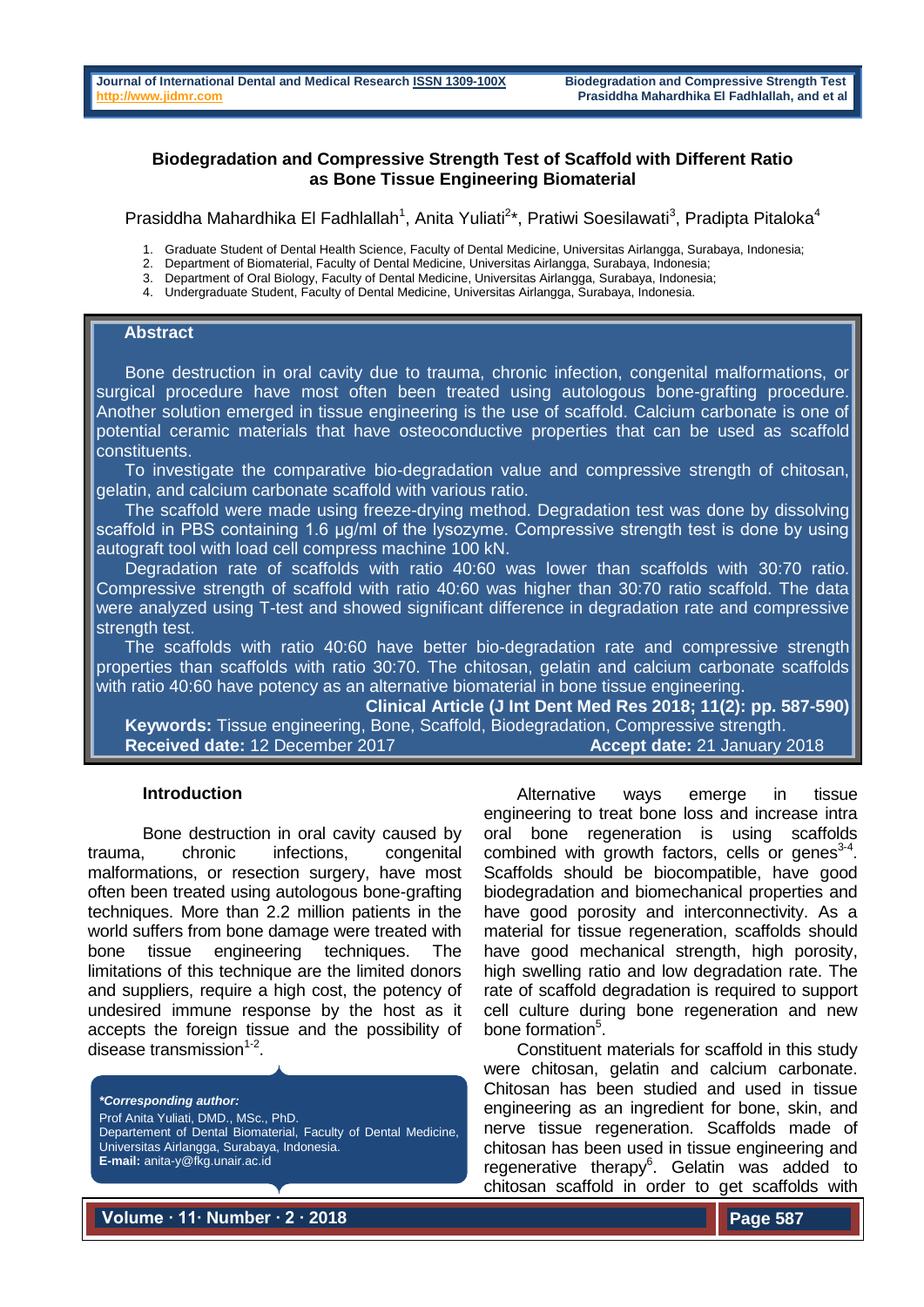better hydrophilicity and biocompatibility<sup>7</sup>. Calcium carbonate has better natural biodegradation properties than calcium phosphate and hydroxyapatite, and has been used in craniofacial reconstruction in pediatriy, a field that require rapid scaffold resorption in skeletal regeneration<sup>8</sup>.

The mixture of chitosan, gelatin, and calcium carbonate materials is expected to boost the properties of each ingredient, potentially producing a scaffold with better properties suitable for bone regeneration. The purpose of this research is to find the comparative value of biodegradation and compressive strength of chitosan, gelatin and calcium carbonate scaffold with the different ratio.

# **Methodology**

The material used was calcium carbonate (Made from the shell of blood shells processed at Bank Network, Dr. Soetomo Hospital, Surabaya), gelatin (Cat 076-02765, Work Pure Chemical Industries, Richmond, USA), chitosan (Sigma No. 93646, St. Louis, USA), 10% NaOH with deacetylation degree of more than 81%, 2% acetic acid and sterile distilled water (PT Duta Farma).

Scaffolds making procedure was referred from the previous study with modification. Scaffolds with 30:70 ratio were composed of 1.75 gram calcium carbonate, 0.375 gram gelatin, and 0.375 gram chitosan. Scaffolds with ratio 40:60 consisted of 0.5 gram chitosan powder, 0.5 g of gelatin powder, and 1.5 gram of calcium carbonate powder. All types of scaffolds undergone the same procedure for the next process. Weighed calcium carbonate was mixed with 98 ml of deionized distilled water. Stirring was carried out at room temperature for 30 minutes until the powder of calcium carbonate dissolved in water, then premixed chitosan with 2 ml of 0.1 M acetic acid was added and stirred. After stirring is complete, the mixture was moved to a water bath in 40oC temperature and gelatin was added. The mixture then stirred until homogeneous and added with 2 ml of 0.1 M NaOH to neutralize the acidity. After homogeneous, the scaffold was washed with deionized distilled water up to pH 7. The mixture was then was frozen at -40 ° C for 2 hours and was put to a freeze-drying process for 24 hours $5$ 9-10 .

The measurement of scaffold degradation rate, initially the scaffolds were weighed to determine the initial weight (Wi). Then the scaffold was dissolved with PBS containing 1.6 μg / ml (112 units/ml) of the lysozyme enzyme. The concentration was equated to the concentration of lysozyme enzymes that present in human serum. The lysozyme solution was replaced daily to ensure enzyme activity continues. After the 3rd and 7th days, the sample is taken from the medium, washed with distilled water, dried, then the freeze-dried again. The degradation rate is calculated based on the following formula:<sup>11</sup>

Degradation rate (%) = 
$$
\frac{(Wf-Wi)}{Wi} \times 100
$$

The compressive strength test was performed using a scaffold with a diameter of 8 mm and a height of 10 cm. The size of the scaffold used to adjust the specifications of the tools used. The scaffolds' surface area was measured formerly. The scaffold was placed in the center of the table with the vertical axis position of the sample perpendicular to the flat plane. The autograft was turned on and then the sample was pressed at 10 mm / min and load cell compress machine 100 kN until the scaffold is distorted. The tool will stop automatically and the outgoing number is recorded. The compressive strength value is calculated using the following formula: 12



## **Results**

Data analysis was done using T-test and showed significant difference in degradation rate on day 3 (p=0.005) and day 7 (p=0.003); and compressive strength (p=0.000) scaffold chitosan, gelatin and calcium carbonate at 30:70 and 40:60 ratio with signification  $p < 0.05$ . The results of degradation rate test of chitosan, gelatin and calcium carbonate degradation are shown in Figure 1.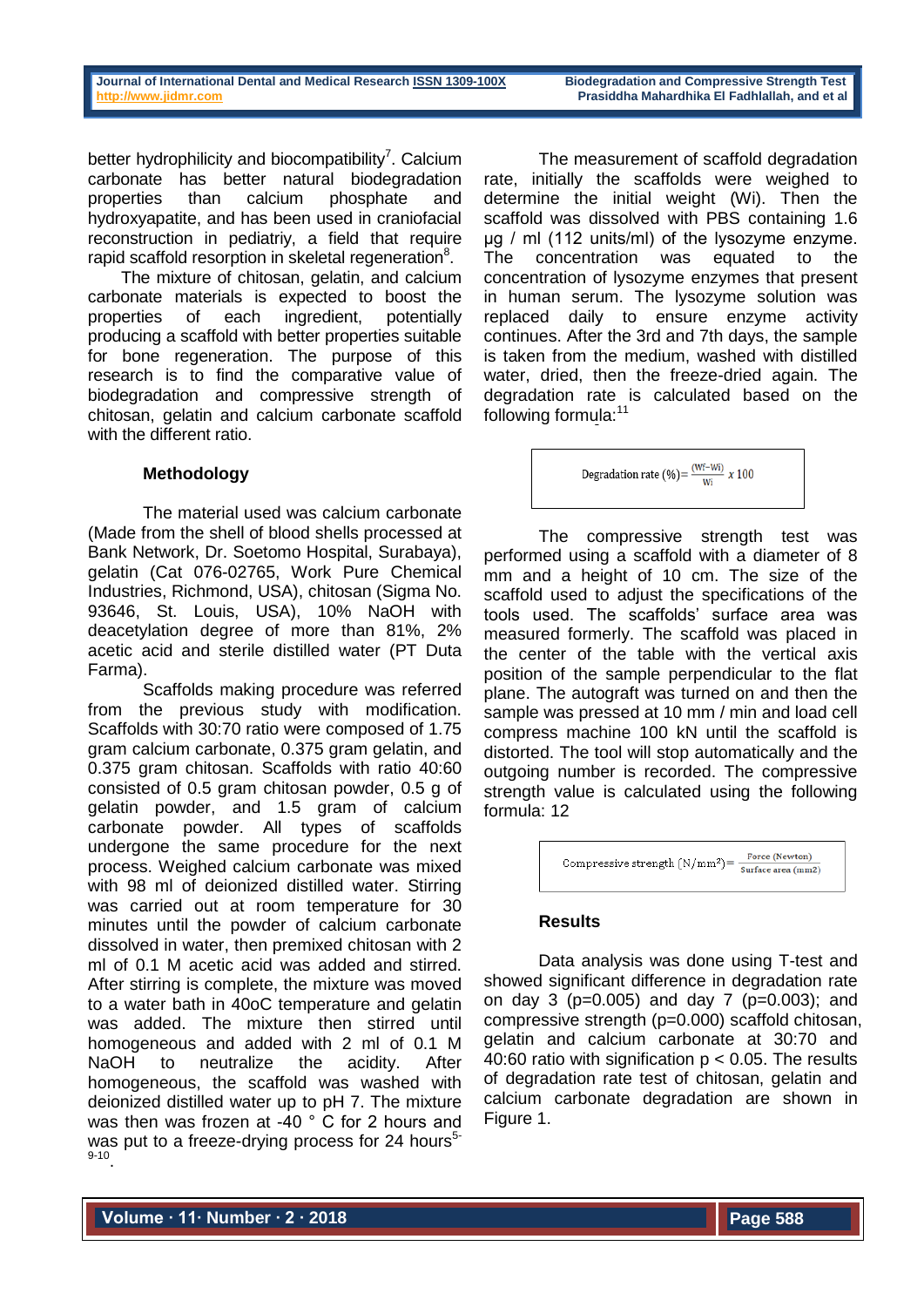

**Figure 1.** The degradation rate mean of scaffold chitosan, gelatin and calcium carbonat ratio 40:60 and 30:70 at day 3 and 7.

Scaffold ratio 40:60 on day 3 with mean value of 17.3%  $\pm$  4.1 and day 7 with mean value of  $31.4\% \pm 8.2$  had a lower degradation rate compared to the scaffold ratio 30:70, observed at days 3 and 7. The result of compressive strength test of chitosan, gelatin and calcium carbonate scaffold ratio 30:70 and 40:60 can be seen in figure 2. Scaffold ratio 40:60 with mean value 3.2 mpa ± 0.7 had higher mean value compared with scaffold ratio 30:70.



**Figure 2.** The compressive strength mean of scaffold chitosan, gelatin and calcium carbonat ratio 40:60 and 30:70.

## **Discussion**

The most important thing in tissue engineering is the selection of optimal biomaterials for scaffold manufacturing. The biomaterials used must have good biocompatibility, biodegradation and bioactivity properties. The ideal scaffold serves as a template for tissue regeneration and has a major effect on the formation of the final structure in tissue engineering<sup>5</sup>.

The scaffolds used in this study consisted of materials from chitosan, gelatin and calcium carbonate. The addition of chitosan and gelatin to the scaffold is expected to match the main composition of bone that is composed of inorganic components of collagen and noncollagen inorganic components. Collagen inorganic components are represented by gelatin while non-collagen inorganic components are represented by chitosan<sup>10</sup>. Calcium carbonate consists of calcite, the most stable carbonate, and polymorphic minerals. Other polymorphs are aragonite and vaterite minerals. Aragonite will change to calcite at a temperature of 380-470°C, and vaterite is less stable. Aragonite is a carbonate mineral, which occurs naturally, is formed from calcium carbonate crystals  $13$ . Calcium carbonate, the natural component of coral, is more soluble than hydroxyapatite by controlled conversion of the proportion<sup>14</sup>. The mechanical and biological properties of the scaffold can be improved in tissue engineering applications. Therefore, in this study carried out the incorporation of materials such as chitosan, gelatin and bioactive ceramic such as calcium carbonate<sup>15</sup>.

The degradation rate test conducted in this study compares the two ratios, the ratio of 30:70 and 40:60. From the observation, it is found that the lowest percentage rate of degradation rate is at 40:60 ratio. The ideal bone replacement material should have the capability to be resorbed in new bone formation and degraded for some time according to the natural cycle of new bone formation. The resorption and degradation of bone replacement materials should not be too fast or slow. Calcium carbonate is a relatively rapid resorbed ingredient in the body <sup>16</sup>. Therefore, the highest percentage rate of degradation rate is obtained at a ratio of 30:70 where the calcium carbonate content is higher than the ratio of 40:60. While at a ratio of 40:60, the average percentage of degradation rate is low because in addition to less calcium carbonate content, it is likely due to the influence of more chitosan and gelatin content than the ratio of 30:70.

The mechanical properties of the scaffold are an important factor in the process of making the scaffold. The scaffold must be strong enough to be under mechanical pressure from the surrounding tissue. Low mechanical strength in the scaffold can affect in dimensional shape

**Volume ∙ 11∙ Number ∙ 2 ∙ 2018**